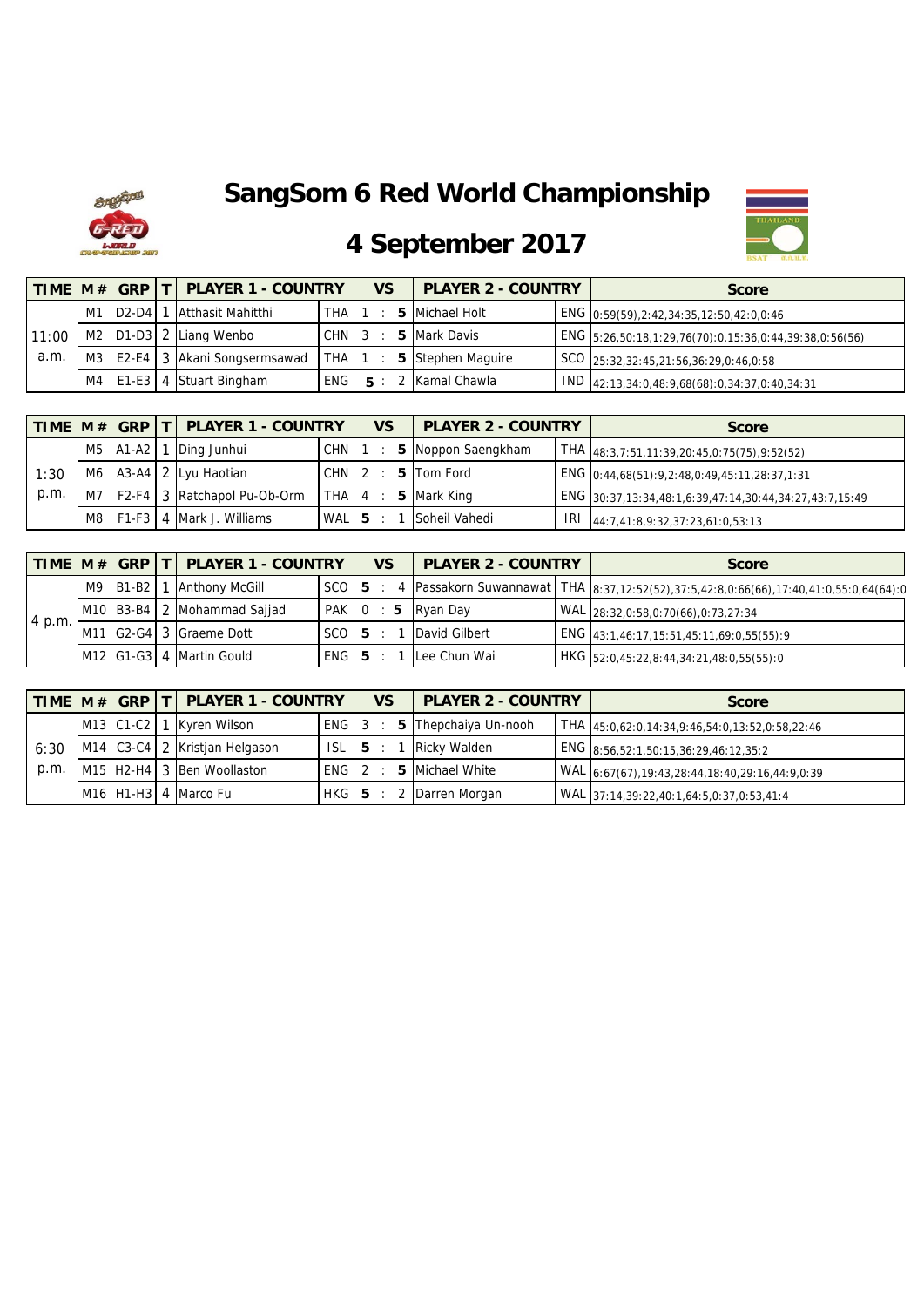

#### **SangSom 6 Red World Championship**



# **5 September 2017**

| <b>TIME</b> | M#  | <b>GRP</b>        | <b>PLAYER 1 - COUNTRY</b>                                          |       | VS | <b>PLAYER 2 - COUNTRY</b> | <b>Score</b>                                              |
|-------------|-----|-------------------|--------------------------------------------------------------------|-------|----|---------------------------|-----------------------------------------------------------|
|             |     | $M17$ $A2-A4$ $I$ | Noppon Saengkham                                                   | THA 5 |    | 4 Tom Ford                | ENG 38:0,0:66(66),6:60(60),70:0,0:38,0:45,35:34,41:0,40:0 |
| 11:00       |     |                   | M <sub>18</sub>   A <sub>1</sub> -A <sub>3</sub>   2   Ding Junhui | CHN 5 |    | 3 Lyu Haotian             | $CHN$ 40:11,50:0,0:45,68:19,13:38,17:55,40:17,57(56):0    |
| a.m.        | M19 |                   | B2-B4 3 Passakorn Suwannawat THA 5                                 |       |    | 2 Ryan Day                | WAL 64(64):0,16:36,14:45,34:33,64(64):0,39:20,41:0        |
|             | M20 |                   | B1-B3 4 Anthony McGill                                             | SCO 5 |    | Mohammad Sajjad           | PAK 67:0,66:0,39:19,32:23,12:42,31:22                     |

| <b>TIME</b> | M#              | <b>GRP</b> | <b>PLAYER 1 - COUNTRY</b>  |         | <b>VS</b> | <b>PLAYER 2 - COUNTRY</b> |     | <b>Score</b>                                         |
|-------------|-----------------|------------|----------------------------|---------|-----------|---------------------------|-----|------------------------------------------------------|
|             | M21             | $D1-D2$    | Liang Wenbo                | CHN 5   |           | Atthasit Mahitthi         |     | $THA$ 38:26,54:1,30:41,66(66):0,48:15,63(63):1       |
| 1:30        | M <sub>22</sub> |            | D3-D4 2 Mark Davis         | ENG 12  |           | 5 Michael Holt            |     | ENG $0:70(70),69(65):0,42:24,16:31,29:54,0:50,23:40$ |
| p.m.        | M <sub>23</sub> |            | C2-C4 3 Thepchaiya Un-nooh | $THA$ 2 |           | 5 Ricky Walden            |     | ENG 30:39, 0:56, 33:32, 1:46, 33:38, 36:22, 0:45     |
|             | M <sub>24</sub> |            | C1-C3 4 Kyren Wilson       | ENG 5   |           | 3 Kristjan Helgason       | ISL | 65(64):0,0:54(50),40:16,8:36,40:0,57:8,0:32,53:0     |

| TIME $ M# $ |     | <b>GRP</b>  | <b>PLAYER 1 - COUNTRY</b> |         | <b>VS</b> | <b>PLAYER 2 - COUNTRY</b> | <b>Score</b>                                                   |
|-------------|-----|-------------|---------------------------|---------|-----------|---------------------------|----------------------------------------------------------------|
|             |     | M25 E1-E2 1 | Stuart Bingham            | ENG     |           | 5 Akani Songsermsawad     | THA 22:30,1:50,0:40,3:41,34:28,1:40                            |
| $4$ p.m.    | M26 |             | E3-E4 2 Kamal Chawla      | $IND$ 4 |           | 5 Stephen Maguire         | SCO 20:48,39:12,45:0,16:41,20:36,37:3,59:1,12:48,13:28         |
|             | M27 |             | G1-G4 3 Martin Gould      | ENG 4   |           | 5 David Gilbert           | ENG 13:61,54(54):5,37:20,9:34,0:72(72),40:0,32:13,0:71(71):0:4 |
|             | M28 |             | G2-G3 4 Graeme Dott       | $SCO$ 5 |           | Lee Chun Wai              | HKG 44:0,32:15,34:15,43:0,35:0                                 |

| <b>TIME</b> | M#  | <b>GRP</b> | <b>PLAYER 1 - COUNTRY</b>     |        | <b>VS</b> | <b>PLAYER 2 - COUNTRY</b>           | <b>Score</b>                                            |
|-------------|-----|------------|-------------------------------|--------|-----------|-------------------------------------|---------------------------------------------------------|
|             | M29 | F1-F2      | Mark J. Williams              |        |           | $WAL$   5 : 3 $Ratchapol$ Pu-Ob-Orm | THA 0:58(58),41:1,39:12,41:23,22:51,1:63(63),33:27,36:8 |
| 6:30        |     |            | M30   F3-F4   2 Soheil Vahedi | IRI    |           | 5 Mark King                         | ENG 34:8,22:35,43:0,0:45,37:0,1:32,0:71(71),2:33        |
| p.m.        |     |            | M31 H1-H4 3 Marco Fu          | HKG 15 |           | 2 Michael White                     | WAL 41:1,32:15,28:31,72(72):0,0:38,71(71):0,72(72):0    |
|             | M32 | $H2-H3$    | Ben Woollaston                | ENG 5  |           | : 3 Darren Morgan                   | WAL 57:0,40:1,33:31,21:38,11:36,34:37,48:0,38:9         |